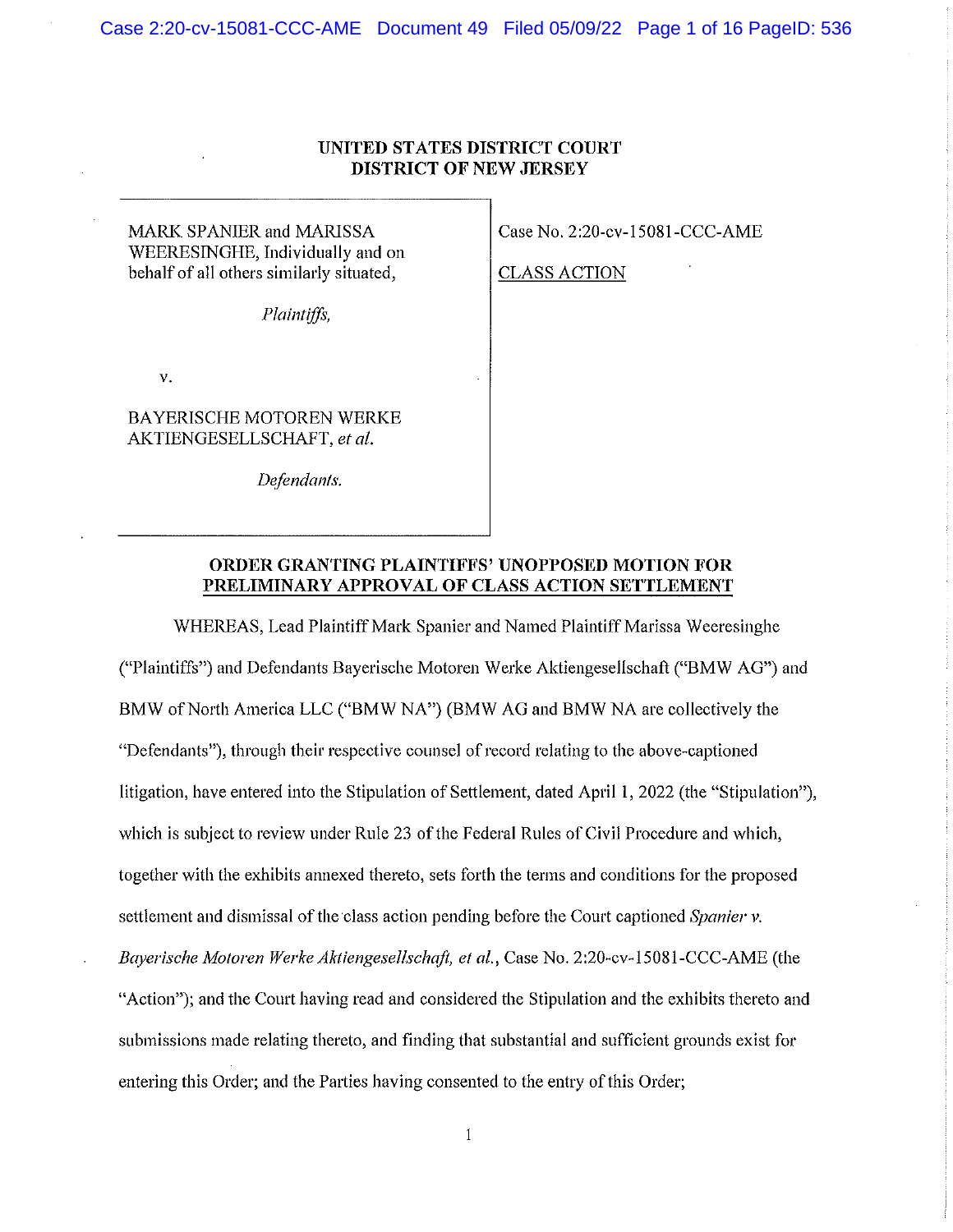NOW, THEREFORE, IT IS HEREBY ORDERED, this 9th day of May, 2022, that:

1. Capitalized terms used herein have the meanings defined in the Stipulation.

2. Pursuant to Rule 23(a) and (b)(3) of the Federal Rules of Civil Procedure and for the purposes of the Settlement only, the Action is hereby preliminarily certified as a class action on behalf of all persons or entities that purchased or otherwise acquired BMW AG American Depositary Receipts (ADRs) or BMW AG F shares publicly traded over-the-counter between November 3, 2015, and September 24, 2020, both dates inclusive, and excludes Defendants, the present and former officers and directors of Defendants and any subsidiaries thereof, and the immediate family members, legal representatives, heirs, successors, or assigns of such excluded persons and any entity in which any such excluded person has or had a controlling interest during the Class Period. Also excluded from the Settlement Class are all putative members of the Settlement Class who: (a) exclude themselves by filing a valid and timely request for exclusion, or (b) suffered no compensable damages as determined by the Plan of Allocation to be filed with the Court.

3. This Court finds, preliminariiy and for purposes of this Settlement only, that the prerequisites for a class action under Rules 23(a) and (b)(3) of the Federal Rules of Civil Procedure have been satisfied in that: (a) the number of Settlement Class Members is so numerous that joinder of all Settlement Class Members is impracticable; (b) there are questions of law and fact common to the Settlement Class; (c) the claims of Plaintiffs are typical of the claims of the Settlement Class they seek to represent; (d) Plaintiffs fairly and adequately represent the interests of the Settlement Class; (e) questions of law and fact common to the Settlement Class predominate over any questions affecting only individual Settlement Class

 $\overline{2}$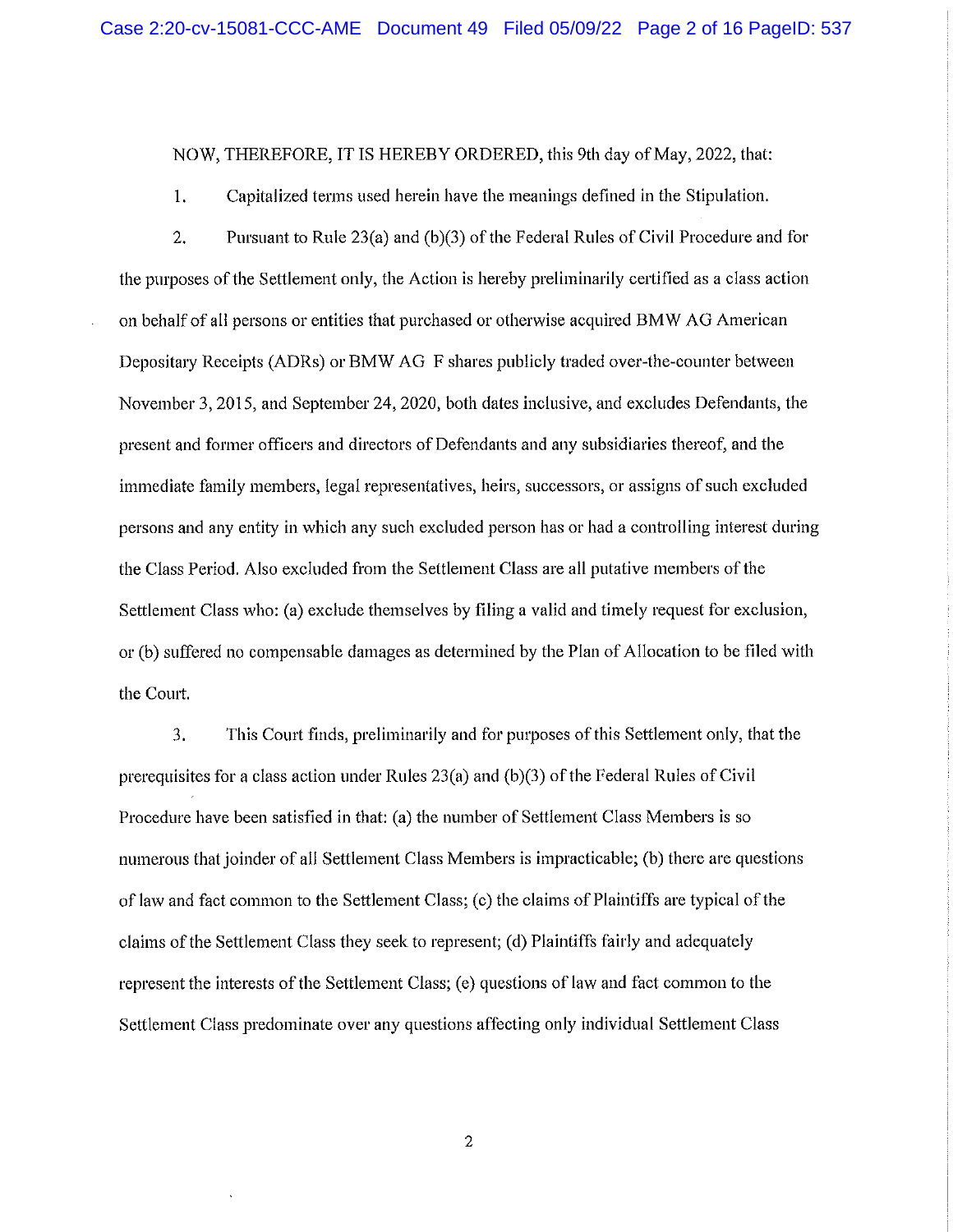Members; and (f) a class action is superior to other available methods for the fair and efficient adjudication of the Action.

4. Pursuant to Rule 23 of the Federal Rules of Civil Procedure, preliminarily and for the purposes of this Settlement only, Plaintiffs are certified as the class representatives on behalf of the Settlement Class ("Class Representatives") and Lead Counsel, The Rosen Law Firm, P.A., previously selected by Lead Plaintiff and appointed by the Court, is hereby appointed as Lead Counsel for the Settlement Class ("Lead Counsel"),

5. The Court finds that (a) the Stipulation resulted from good faith, arm's length negotiations, and (b) the Stipulation is sufficiently fair, reasonable and adequate to the Settlement Class Members to warrant providing notice of the Settlement to Settlement Class Members and holding a Settlement Fairness Hearing.

6. The Court hereby preliminarily approves the Settlement, subject to further consideration at the Settlement Fairness Hearing pursuant to Federal Rule of Civil Procedure 23(e), which is hereby scheduled to be held before the Court on September 15, 2022 at 10:30 a.m. for the following purposes;

(a) to determine finally whether the applicable prerequisites for class action treatment under Federal Rules of Civil Procedure 23(a) and (b) are satisfied;

(b) to determine finally whether the Settlement is fair, reasonable, and adequate, and should be approved by the Court;

(c) to determine finally whether the Order and Final Judgment as provided under the Stipulation should be entered, dismissing the Action on the merits and with prejudice, and to determine whether the release by the Releasing Parties of the Released Claims against the Released Parties, as set forth in the Stipulation, should be ordered, along with a permanent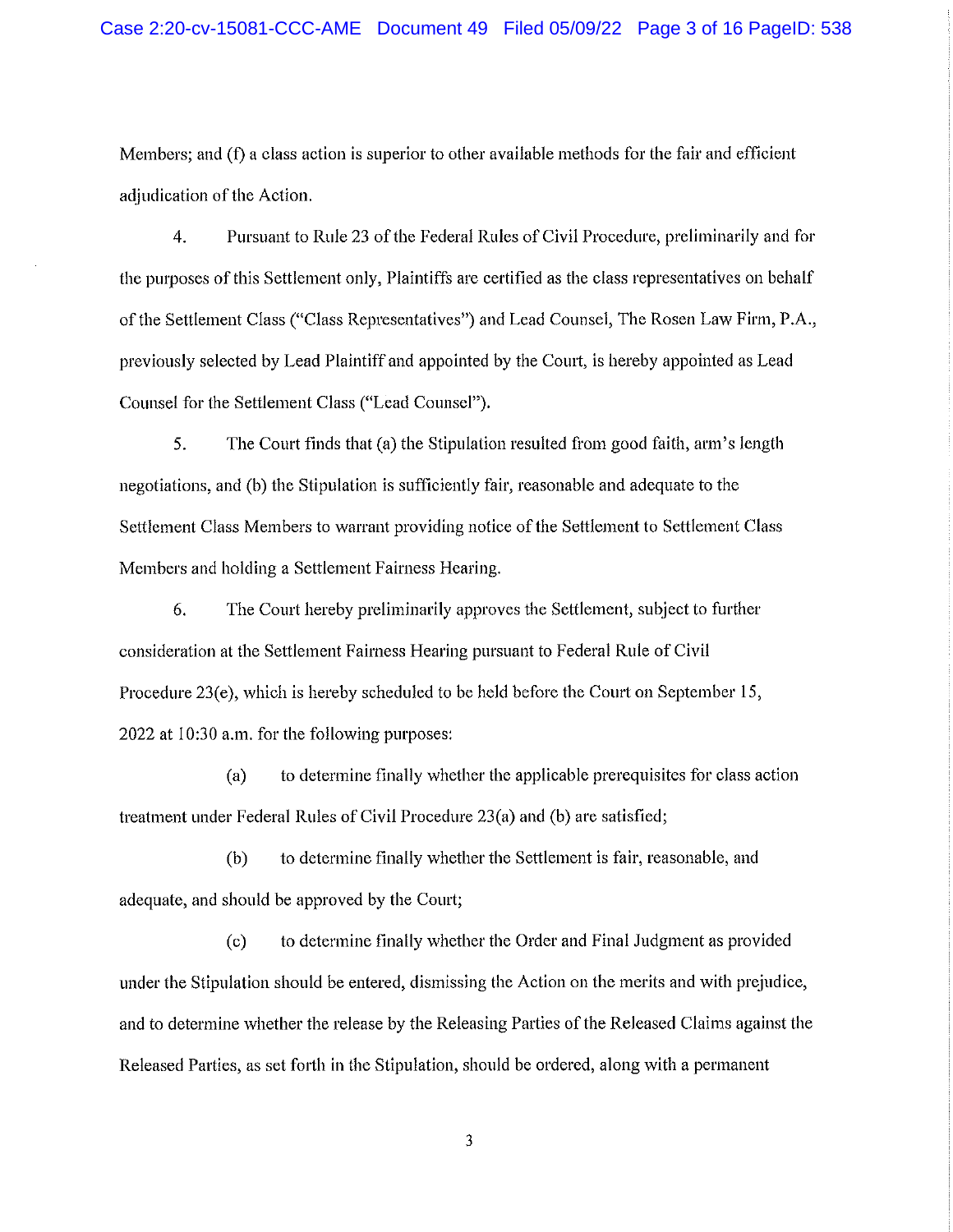injunction barring efforts to prosecute or attempt to prosecute any Released Claims extinguished by the release against any of the Released Parties, as also set forth in the Stipulation;

(d) to determine finally whether the proposed Plan of Allocation for the distribution of the Net Settlement Fund is fair and reasonable and should be approved by the Court;

(e) to consider the application of Lead Counsel for an award of attorneys fees and expenses and a Compensatory Award to the Class Representatives;

(f) to consider Settlement Class Members' objections to the Settlement, if any, whether submitted previously in writing or presented orally at the Settlement Fairness Hearing by Settlement Class Members (or by counsel on their behalf), provided that they gave proper notice that they intend to appear at the Settlement Fairness Hearing; and

(g) to rule upon such other matters as the Court may deem appropriate.

7. The Court reserves the right to approve the Settlement with or without modification and with or without further notice to the Settlement Class and may adjourn the Settlement Fairness Hearing without further notice to the Settlement Class. The Court reserves the right to hold the Settlement Fairness Hearing telephonically or by other virtual means. The Court reserves the right to enter the Judgment approving the Stipulation regardless of whether it has approved the Plan of Allocation, Lead Counsel's request for an award of attorneys' fees and expenses and Plaintiffs' request for payment for their representation of the Settlement Class.

8. The Court approves the form, substance and requirements of (a) the Long Notice, (b) the Postcard Notice, (c) the Summary Notice, and (c) the Proof of Claim, all of which are exhibits to the Stipulation.

 $\ddot{4}$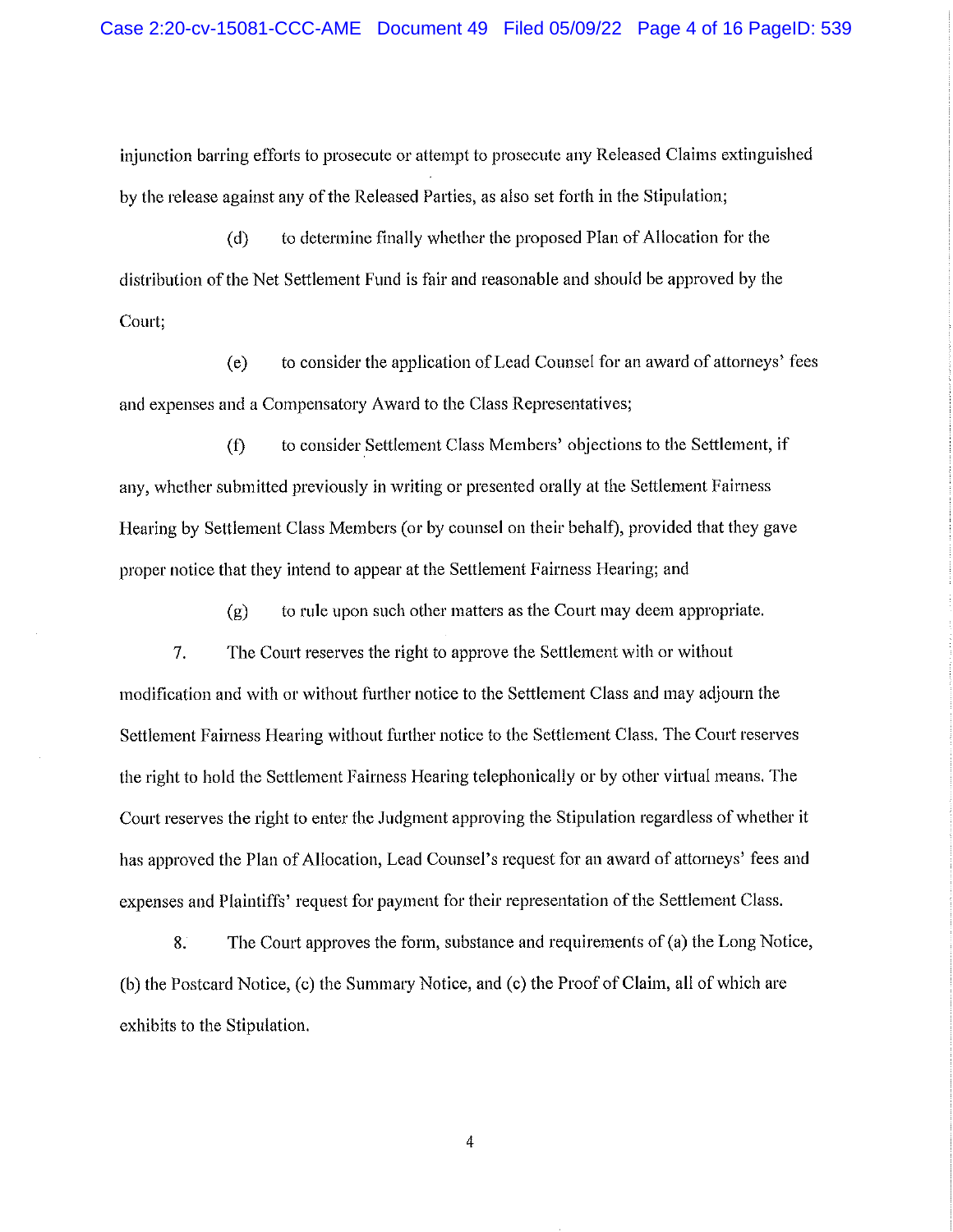9. Lead Counsel have the authority to enter into the Settlement on behalf of the Settlement Class and have the authority to act on behalf of the Settlement Class with respect to all acts or consents required by or that may be given pursuant to the Stipulation or such other acts that are reasonably necessary to consummate the Settlement.

10. For settlement purposes only, Strategic Claims Services is appointed and approved as the Claims Administrator to supervise and administer the notice procedure as well as the processing of claims.

11. Defendants shall cause to be paid an initial payment toward the Settlement Amount in the sum of one hundred twenty-five thousand dollars (\$125,000) by wire transfer or check into an interest-bearing escrow account (the "Escrow Account") within fifteen (15) business days after the later of (i) entry of this order, and (ii) receipt of complete wire and transfer information and instructions. Defendants shall cause to be paid the remainder of the Settlement Amount of one million six hundred twenty-five thousand dollars (\$1,625,000) by wire transfer or check into the Escrow Account at least five (5) business days before the Settlement Fairness Hearing.

12. At any time after entry of this Order, Lead Counsel may, without further approval from the Court or Defendants, pay from the Escrow Account actual, reasonable, and necessary Notice and Administration Costs up to one hundred twenty-five thousand dollars (\$125,000) prior to the Effective Date. After the Effective Date, additional amounts may be transferred from the Settlement Fund for Lead Counsel to pay any additional, actual, reasonable, and necessary additional Notice and Administration Costs without further order of the Court.

13. No later than ten (10) Business Days after entry of this Order, Defendants shall assist the Claims Administrator in obtaining, from BMW AG's transfer agent, at no cost to

 $\sqrt{5}$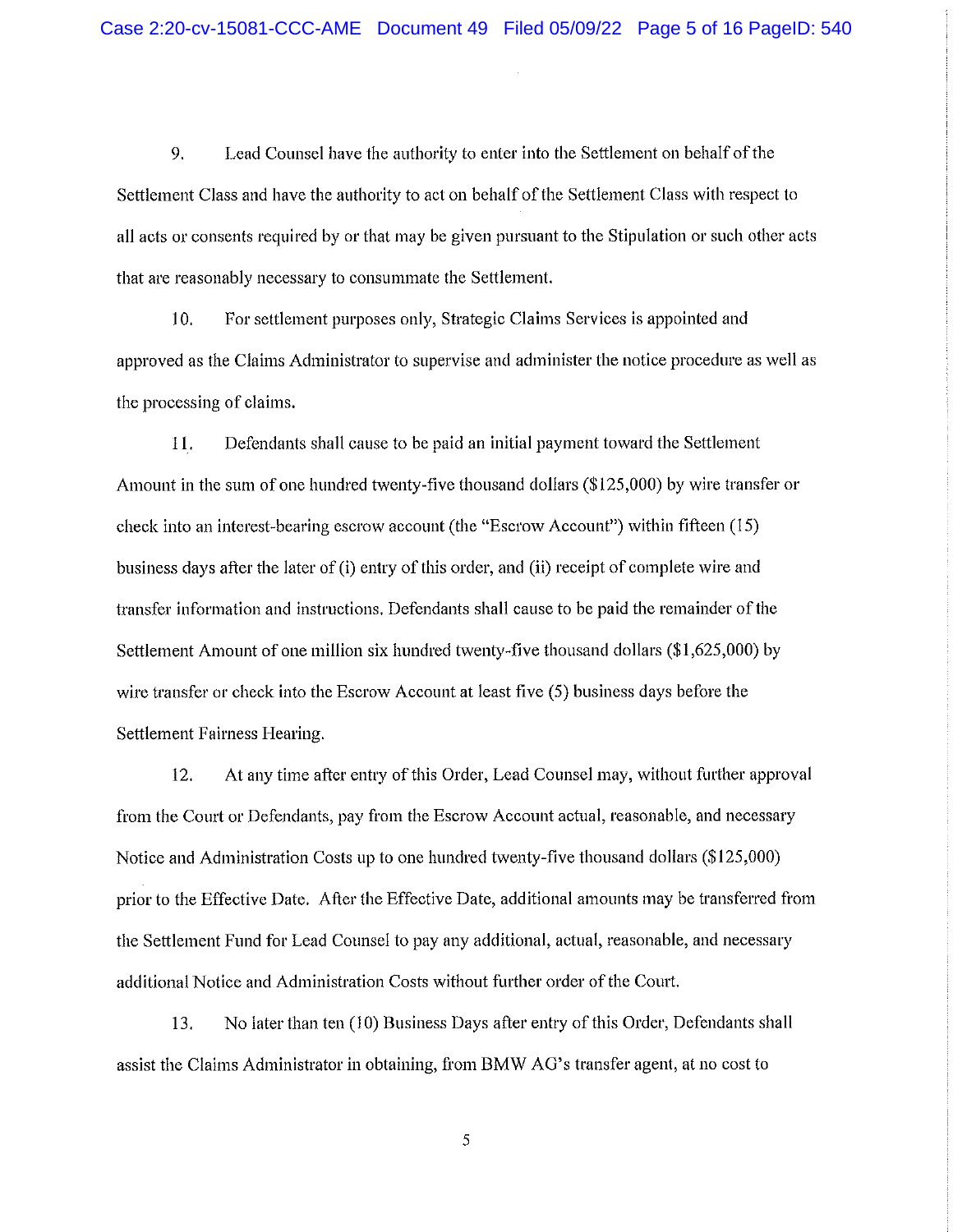Plaintiffs or Lead Counsel, records of ownership, to the extent available, to identify Settlement Class Members. This information will be kept confidential and not used for any purpose other than to provide the notice contemplated by this Order.

14. Lead Counsel, through the Claims Administrator, shall cause the Stipulation and its exhibits, this Order, a copy of the Notice, and the Proof of Claim and Release Form to be posted on the Claims Administrator's website within twenty-eight (28) calendar days after entry of this Order.

15. Lead Counsel, through the Claims Administrator, shall cause the Summary Notice to be published once over a national newswire service within twenty-eight (28) calendar days of entry of this Order. Lead Counsel shall, at least seven (7) calendar days before the Settlement Fairness Hearing, serve upon counsel for Defendants and file with the Court proof of publication of the Summary Notice.

16. Lead Counsel, through the Claims Administrator, shall cause the Postcard Notice, the Summary Notice, or links to the Notice and Proof of Claim and Release Form, substantially in the forms annexed to the Stipulation, (i) to be mailed, where disseminating the Postcard Notice, by first class mail, postage prepaid, within twenty-eight (28) calendar days of entry of this Order, to all Settlement Class Members who can be identified with reasonable effort by Lead Counsel, through the Claims Administrator; or (11) to be emailed, where disseminating the Summary Notice or links to the Notice and Proof of Claim and Release Form, within twentyeight (28) calendar days of the entry of this Order, to all Settlement Class Members for whom email addresses may be obtained with reasonable effort, through the Claims Administrator.

17. Lead Counsel, through the Claims Administrator, shall make all reasonable efforts to give notice to nominees or custodians who held BMW AG ADRs and F shares as record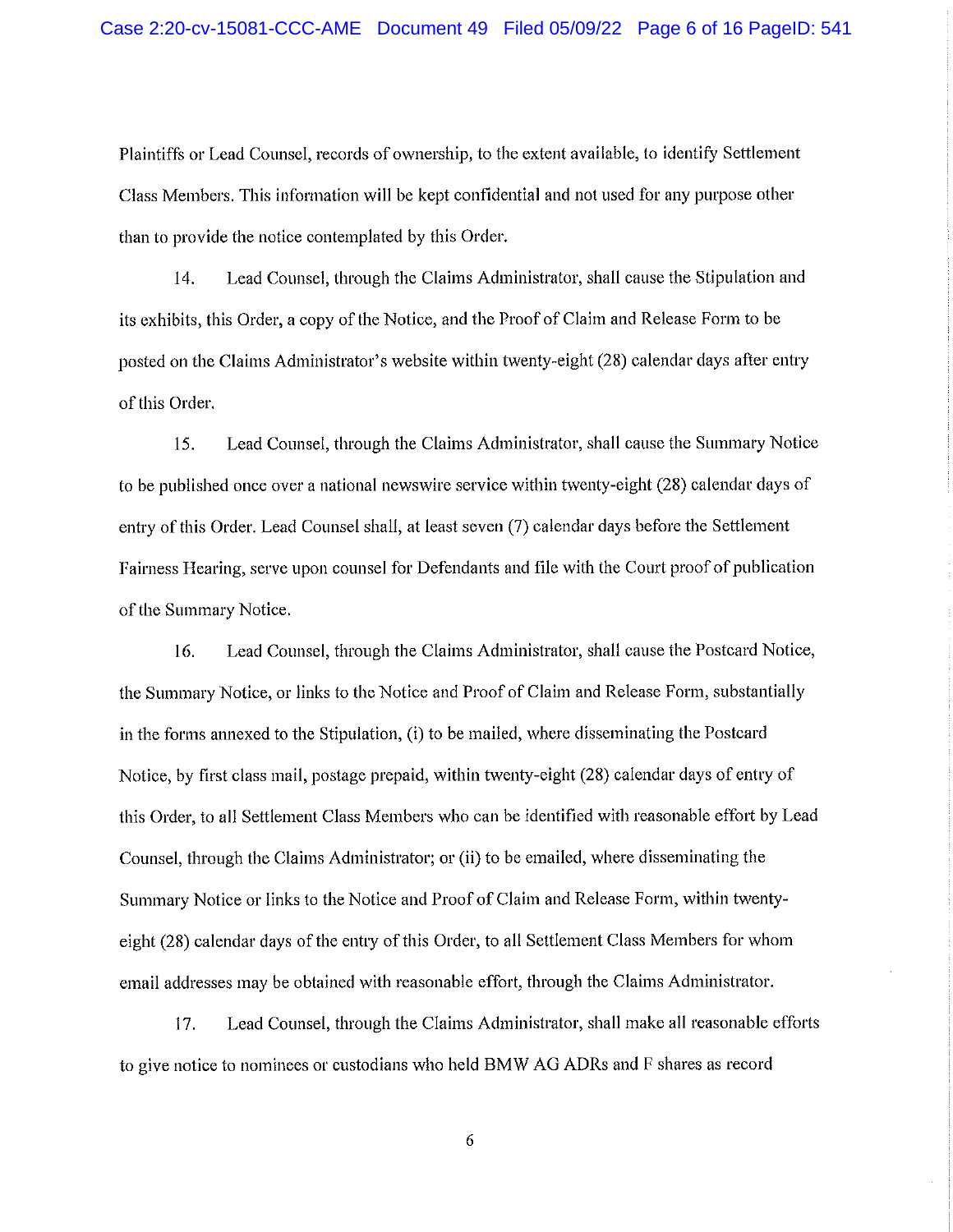owners but not as beneficial owners. Such nominees or custodians shall, within ten (10) calendar days of receipt of the notice, either: (i) request copies of the Postcard Notice sufficient to send the Postcard Notice to all beneficial owners for whom they arc nominee or custodian, and within ten (10) calendar days after receipt thereof send copies to such beneficial owners; (ii) request an electronic copy of the Summary Notice and either email the Summary Notice in electronic format or links to the Notice and Proof of Claim and Release Form to each beneficial owner for whom they are nominee or custodian within ten  $(10)$  calendar days after receipt thereof; or (iii) provide the Claims Administrator with lists of the names, last known addresses and email addresses (to the extent known) of such beneficial owners, in which event the Claims Administrator shall promptly deliver the Summary Notice or a link to the Notice and Proof of Claim and Release Form, if email addresses are available, or Postcard Notice to such beneficial owners^ if last known addresses are provided. If the Claims Administrator receives an email address, it will send a Summary Notice or link to the Notice and Proof of Claim and Release Form electronically. Nominees or custodians who elect to email notice or send the Postcard Notice to their beneficial owners shall send a written certification to the Claims Administrator confirming that the mailing has been made as directed. Copies of the Postcard Notice shall be made available to any nominee or custodian requesting same for the purpose of distribution to beneficial owners. The Claims Administrator shall, if requested, reimburse nominees or custodians out of the Settlement Fund solely for their reasonable out-of-pocket expenses incurred in providing notice to beneficial owners, which expenses would not have been incurred except for the providing of names and addresses, in amounts up to; (i) \$0.05 per name, mailing address and email address (to the extend available) provided to Claims Administrator; (ii) \$0.05 per email for emailing notice; or (iii) \$0.05 per postcard, plus postage at the pre-sort rate used by the

 $\tau$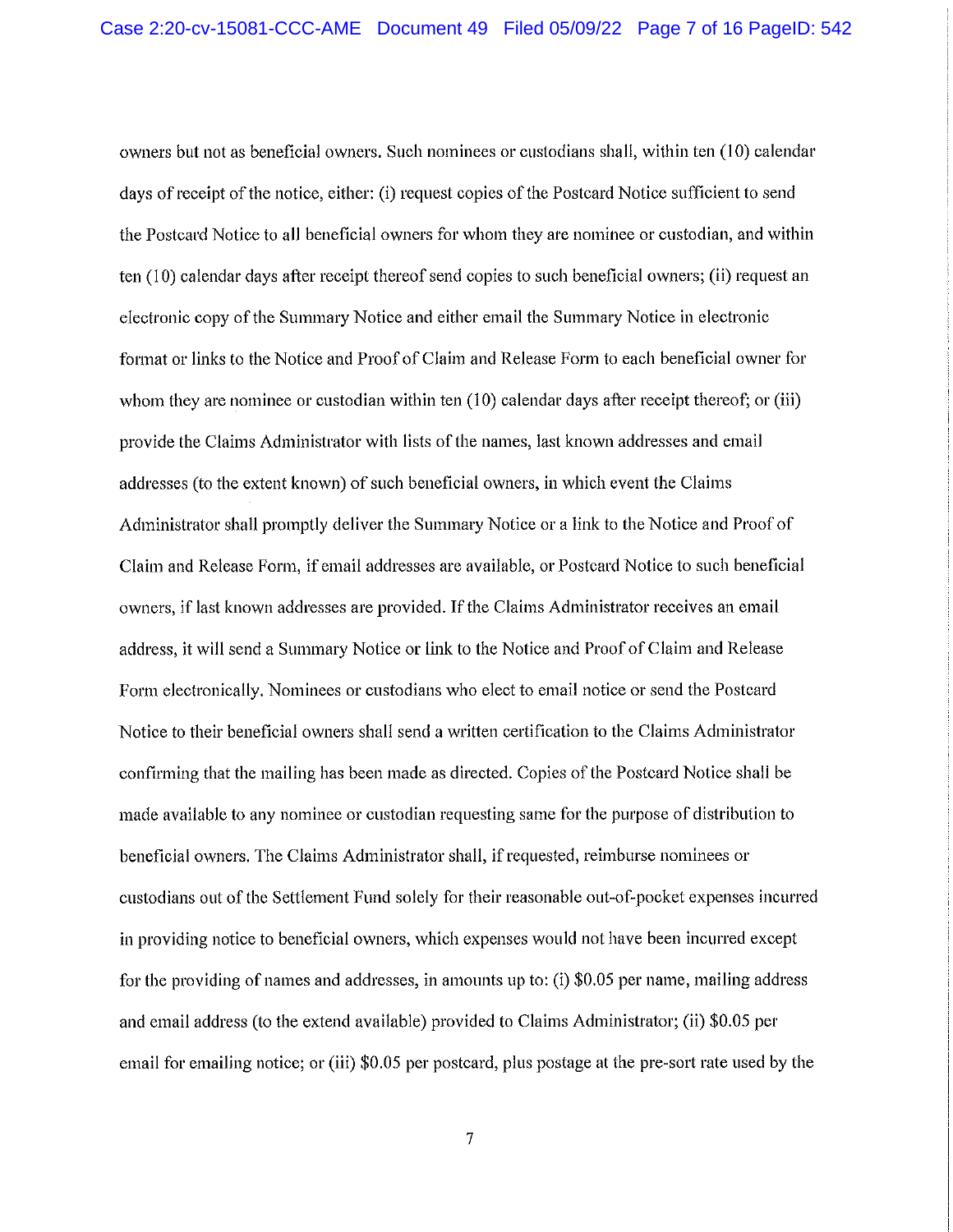Claims Administrator, for mailing the Postcard Notice^ subject to further order of this Court with respect to any dispute concerning such reimbursement.

18. Lead Counsel shall, at least seven (7) calendar days before the Settlement Fairness Hearing, serve upon counsel for Defendants and file with the Court proof of the mailing and emailing of Notice, as required by this Order.

19. The forms and methods set forth herein of notifying the Settlement Class Members of the Settlement and its terms and conditions meet the requirements of due process, Rule 23 of the Federal Rules of Civil Procedure, and Section 2 lD(a)(7) of the Exchange Act, 15 U.S.C. 78u-4(a)(7), as amended by the Private Securities Litigation Reform Act of 1995; constitute the best notice practicable under the circumstances; and constitute due and sufficient notice to all persons and entities entitled thereto. No Settlement Class Member will be relieved from the terms and conditions of the Settlement, including the releases provided for therein, based upon the contention or proof that such Settlement Class Member failed to receive actual or adequate notice.

20. In order to be entitled to participate in recovery from the Net Settlement Fund after the Effective Date, each Settlement Class Member shall take the following action and be subject to the following conditions:

(a) A properly completed and executed Proof of Claim and Release Form must be submitted to the Claims Administrator, at the Post Office Box indicated in the Notice, postmarked no later than August 25, 2022 (twenty-one (21) calendar days prior to the Settlement Fairness Hearing). Such deadline may be further extended by Order of the Court. Each Proof of Claim and Release Form shall be deemed to have been submitted when legibly postmarked (if properly addressed and mailed by first class mail) provided such Proof of Claim

 $\bf 8$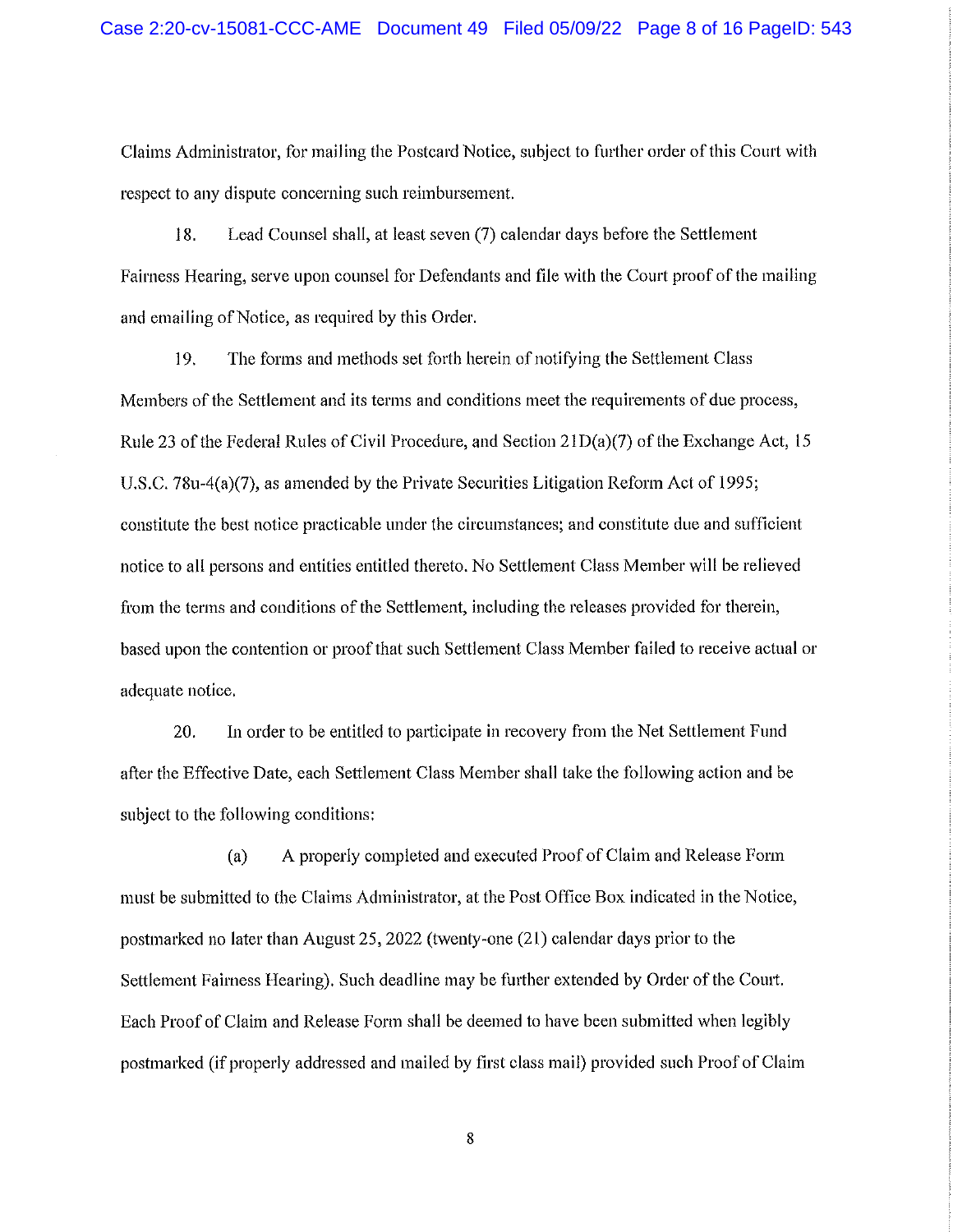and Release Form is actually received before the filing of a motion for an Order of the Court approving distribution of the Net Settlement Fund. Any Proof of Claim and Release Form submitted in any other manner shall be deemed to have been submitted when it was actually received by the Claims Administrator at the address designated in the Notice.

(b) The Proof of Claim and Release Form submitted by each Settlement Class Member must satisfy the following conditions: (1) It must be properly completed, signed and submitted in a timely manner in accordance with the provisions of the preceding subparagraph; (ii) it must be accompanied by adequate supporting documentation for the transactions reported therein, in the form of broker confirmation slips, broker account statements, an authorized statement from the broker containing the transactional information found in a broker confirmation slip, or such other documentation as is deemed adequate by the Claims Administrator or Lead Counsel; (iii) if the person executing the Proof of Claim and Release Form is acting in a representative capacity, a certification of his current authority to act on behalf of the Settlement Class Member must be provided with the Proof of Claim and Release Form; and (iv) the Proof of Claim and Release Form must be complete and contain no material deletions or modifications of any of the printed matter contained therein and must be signed under penalty of perjury.

(c) Once the Claims Administrator has considered a timely submitted Proof of Claim and Release Form, it shall determine whether such claim is valid, deficient or rejected. For each claim determined to be either deficient or rejected, the Claims Administrator shall send a deficiency letter or rejection letter as appropriate, describing the basis on which the claim was so determined. Persons who timely submit a Proof of Claim and Release Form that is deficient or otherwise rejected shall be afforded a reasonable time (at least ten (10) calendar days) to cure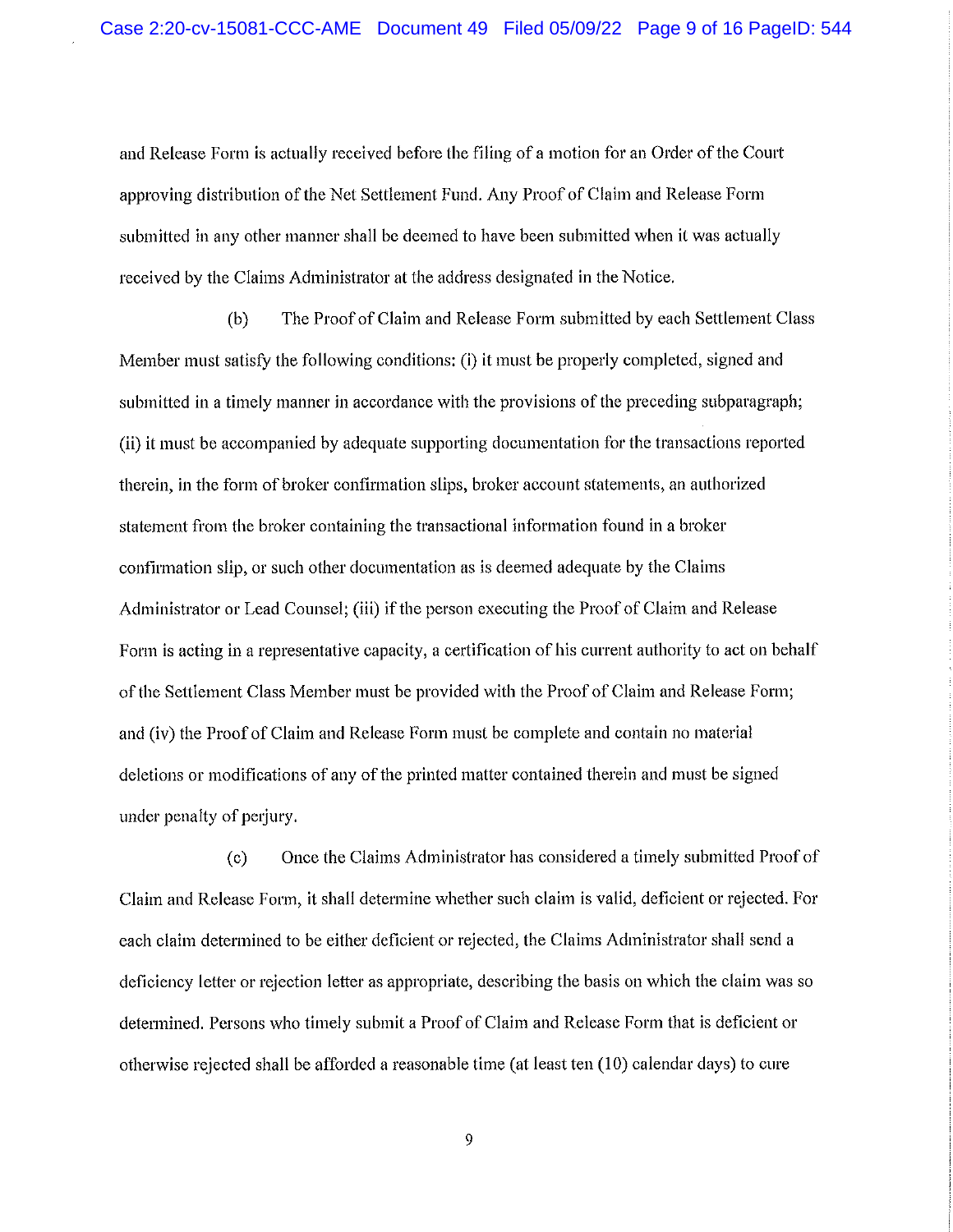such deficiency if it shall appear that such deficiency may be cured. If any Claimant whose claim has been rejected in whole or in part wishes to contest such rejection, the Claimant must, within ten  $(10)$  calendar days after the date of mailing of the notice, serve upon the Claims Administrator a notice and statement of reasons indicating the Claimant's ground for contesting the rejection along with any supporting documentation^ and requesting a review thereof by the Court. If an issue concerning a claim cannot be otherwise resolved, Lead Counsel shall thereafter present the request for review to the Court.

(d) As part of the Proof of Claim and Release Form, each Settlement Class Member shall submit to the jurisdiction of the Court with respect to the claim submitted, and shall, upon the Effective Date, release all claims as provided in the Stipulation.

21. All Settlement Class Members who do not submit valid and timely Proof of Claim and Release Forms will be forever barred from receiving any payments from the Net Settlement Fund, but will in all other respects be subject to and bound by the provisions of the Stipulation and the Order and Final Judgment, if entered.

22. Settlement Class Members shall be bound by all determinations and judgments in this Action whether favorable or unfavorable, unless such Persons request exclusion from the Settlement Class in a timely and proper manner, as hereinafter provided. A Settlement Class Member wishing to make such request for exclusion shall mail it, in written form, by first class mail, postage prepaid, or otherwise deliver it, so that it is received no later than August 25, 2022 (twenty-one (21) calendar days prior to the Settlement Fairness Hearing) (the "Exclusion Deadline"), to the addresses listed in the Notice. In order to be valid, such request for exclusion (A) must clearly indicate the name and address and phone number and e-mail contact information (if any) of the Person seeking exclusion, and state that the sender specifically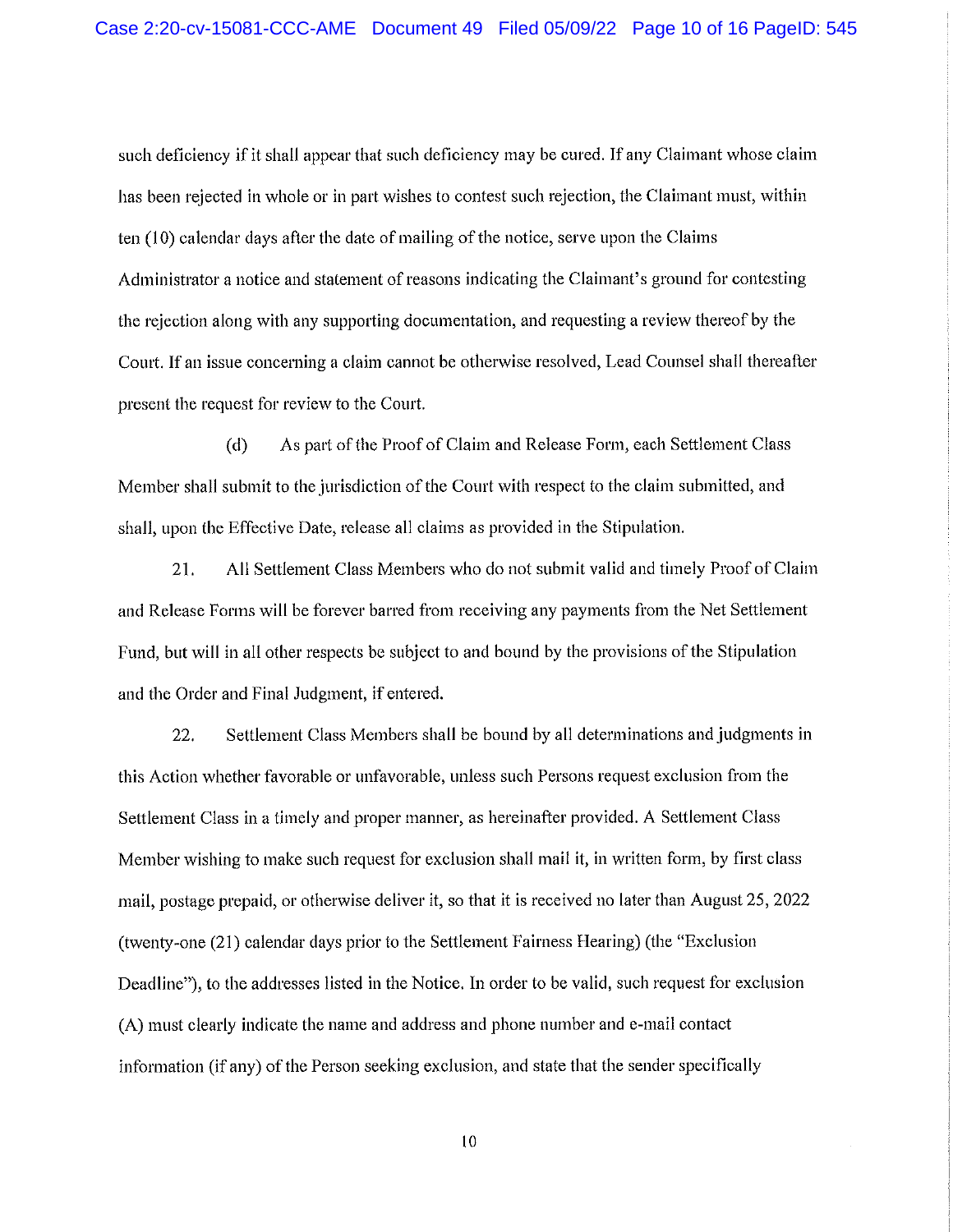"requests to be excluded from the Settlement Class in Spanier v. Bayerische Motoren Werke Aktiengesellschaft, et al., Case No. 2:20-cv-15081-CCC-AME (D.N.J.). In order to be valid, such request for exclusion must be submitted with documentary proof (i) of each purchase or acquisition and, if applicable, sale transaction of BMW AG ADRs or F shares during the Class Period and (ii) demonstrating the Person's status as a beneficial owner of BMW AG ADRs or F shares. Any such request for exclusion must be signed and submitted by the beneficial owner under penalty of perjury. The request for exclusion shall not be effective unless ft provides the required information, is legible, and is made within the time stated above, or the exclusion is otherwise accepted by the Court. Lead Counsel may contact any Person filing a request for exclusion, or their attorney if one is designated, to discuss the exclusion.

23. The Claims Administrator shall provide all requests for exclusion and supporting documentation submitted therewith (including untimely requests and revocations of requests) to counsel for the Parties promptly as received, and in no case later than the Exclusion Deadline or upon the receipt thereof (if later than the Exclusion Deadline). Settlement Class Members will not include any Person who delivers a valid and timely request for exclusion.

24. Any Person that submits a request for exclusion may thereafter submit to the Claims Administrator a written revocation of that request for exclusion, provided that it is received no later than two (2) Business Days before the Settlement Fairness Hearing, in which event that Person will be included among Settlement Class Members.

25. All Persons who submit valid, timely and unrevoked request for exclusions will be forever barred from receiving any payments from the Net Settlement Fund.

26. The Court will consider comments and/or objections to the Settlement, the Plan of Allocation, or the Fee and Expense Application, provided, however, that no putative member of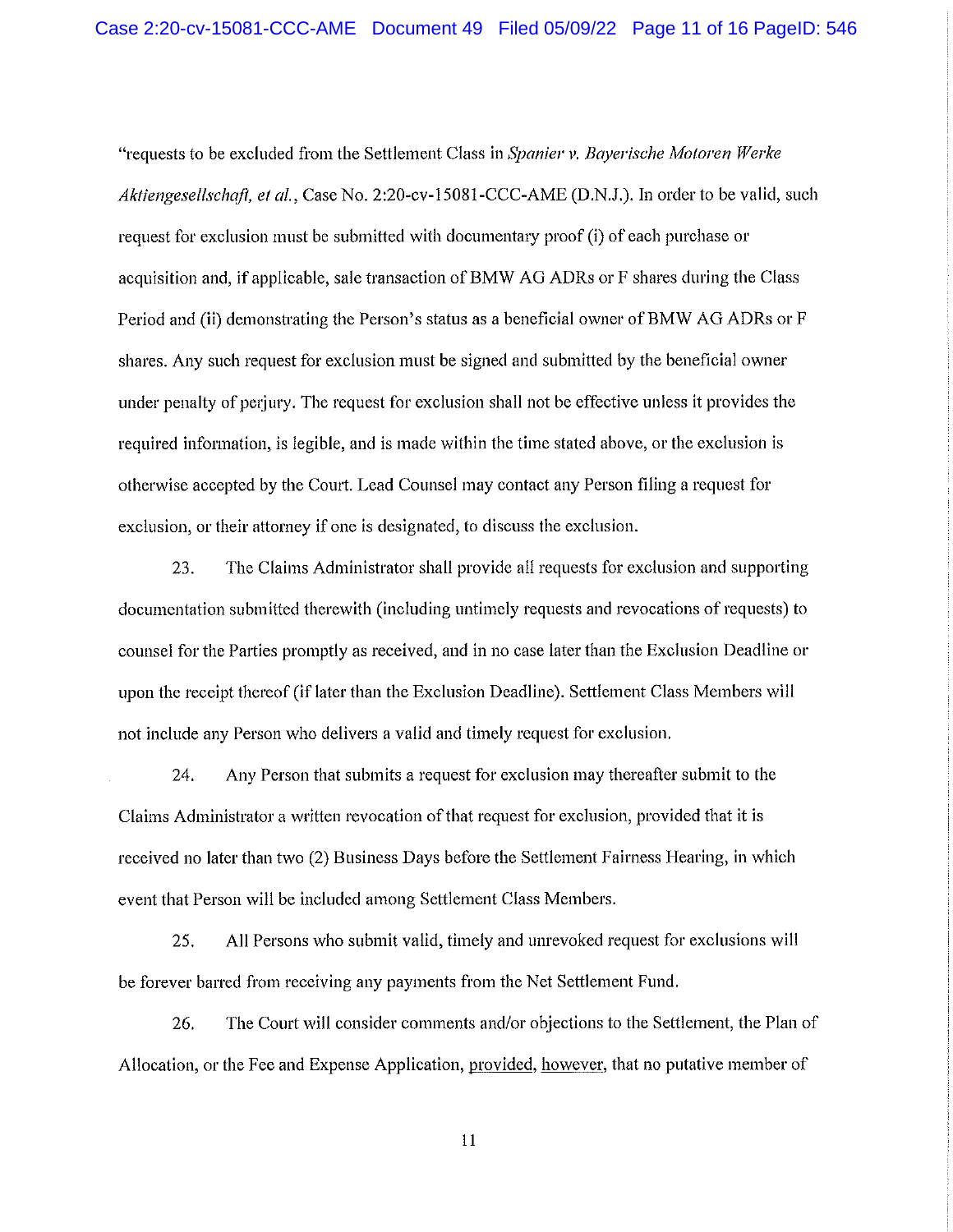the Settlement Class or other Person shall be heard or entitled to contest the approval of the terms and conditions of the proposed Settlement or, if approved, the Order and Final Judgment, or any other order relating thereto, unless that Person has served copies of any objections, papers and briefs to each of the following counsel at least twenty-one (21) calendar days prior to the

Settlement Fairness Hearing:

## LEAD COUNSEL:

Laurence M. Rosen THE ROSEN LAW FIRM, P.A. One Gateway Center Suite 2600 Newark, NJ 07102

## COUNSEL FOR DEFENDANTS:

Jay B. Kasner Skadden, Arps, Slate, Meagher & Flom LLP One Manhattan West New York, NY 10001

-and-

Michael G. Bongiomo Wilmer Cutler Pickering Hale and Dorr LLP 7 World Trade Center 250 Greenwich Street New York, NY 10007

and that Person has (at least twenty-one (21) calendar days prior to the Settlement Fairness Hearing date) filed said objections, papers and briefs, showing due proof of service upon counsel identified above, with the Clerk of the Court, U.S. District Court, District of New Jersey, Martin Luther King Building & U.S. Courthouse, 50 Walnut Street, Newark, NJ 07101. To be valid, any such objection must contain (1) the Settlement Class Member's name, address, and telephone number; (2) a list of all purchases and sales of BMW AG ADRs and F shares during the Class Period in order to show membership in the Settlement Class; (3) all grounds for the objection, including any legal support known to the putative member of the Settlement Class and/or his, her,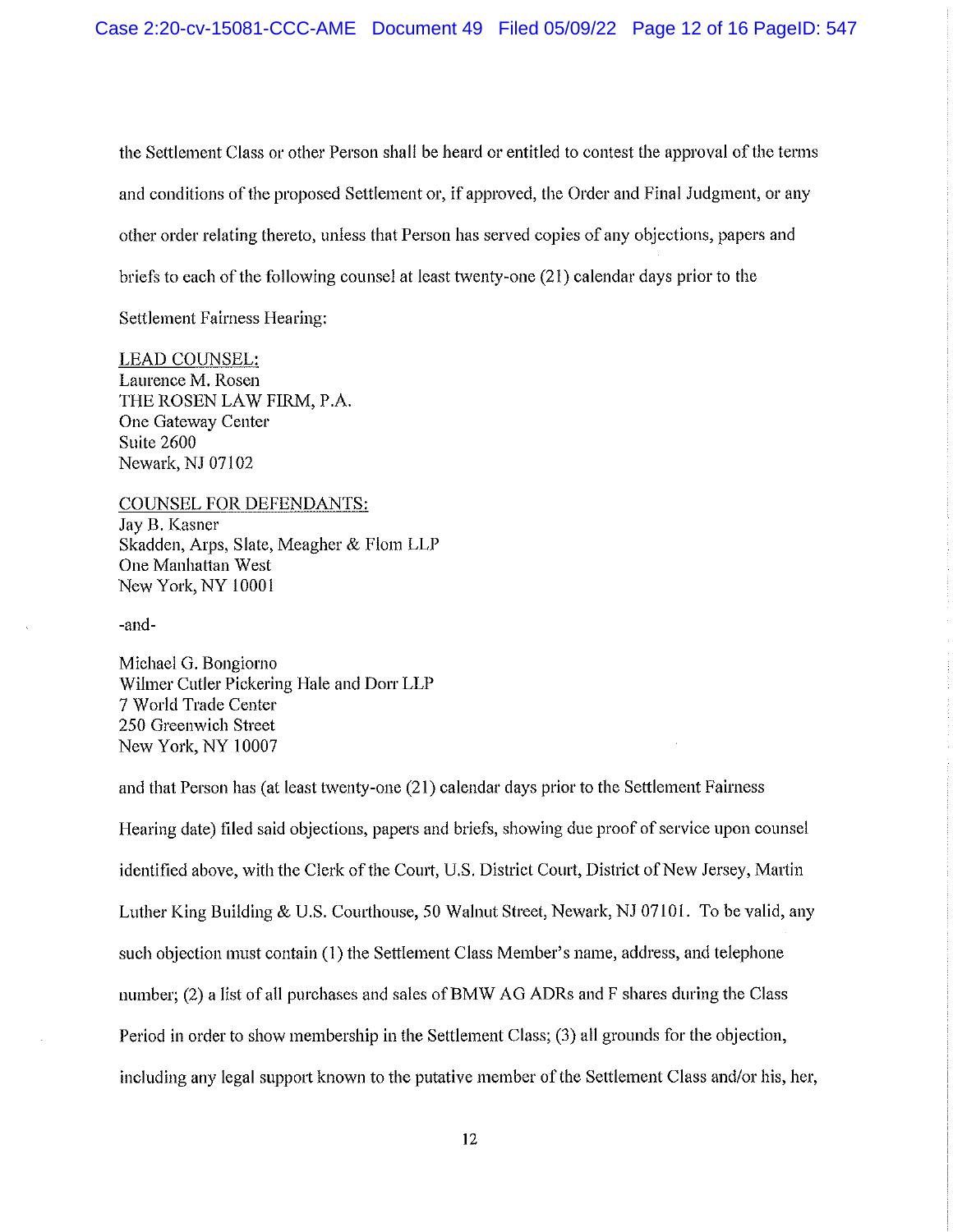or its counsel; (4) the name, address and telephone number of all counsel who represent the Settlement Class Member, including former or current counsel who may be entitled to compensation in connection with the objection; and (5) the number of times the Settlement Class Member and/or his, her, or its counsel has filed an objection to a class action settlement in the last five years, the nature of each such objection in each case, the jurisdiction in each case, and the name of the issuer of the security or seller of the product or service at issue in each case. Attendance at the Settlement Fairness Hearing is not necessary, but Persons wishing to be heard orally in opposition to the approval of the Stipulation, the Plan of Allocation, and/or the Fee and Expense Application are required to indicate in their written objection (or in a separate writing that is submitted in accordance with the deadline and after instruction pertinent to the submission of a written objection) that they intend to appear at the Settlement Fairness Hearing and identify any witnesses they may call to testify or exhibits they intend to introduce into evidence at the Settlement Fairness Hearing. Settlement Class Members do not need to appear at the Settlement Fairness Hearing or take any other action to indicate their approva!.

27. Any Settlement Class Member who does not object in the manner prescribed above shall be deemed to have waived all such objections and shall forever be foreclosed from making any objection to the fairness, adequacy or reasonableness of the Settlement, the Order and Final Judgment to be entered approving the Settlement, the Plan of Allocation, and/or the Fee and Expense Application, unless otherwise ordered by the Court; shall be bound by all the terms and provisions of the Stipulation and by all proceedings, orders and judgments in the Action; and shall also be foreclosed from appealing from any judgment or order entered in this Action.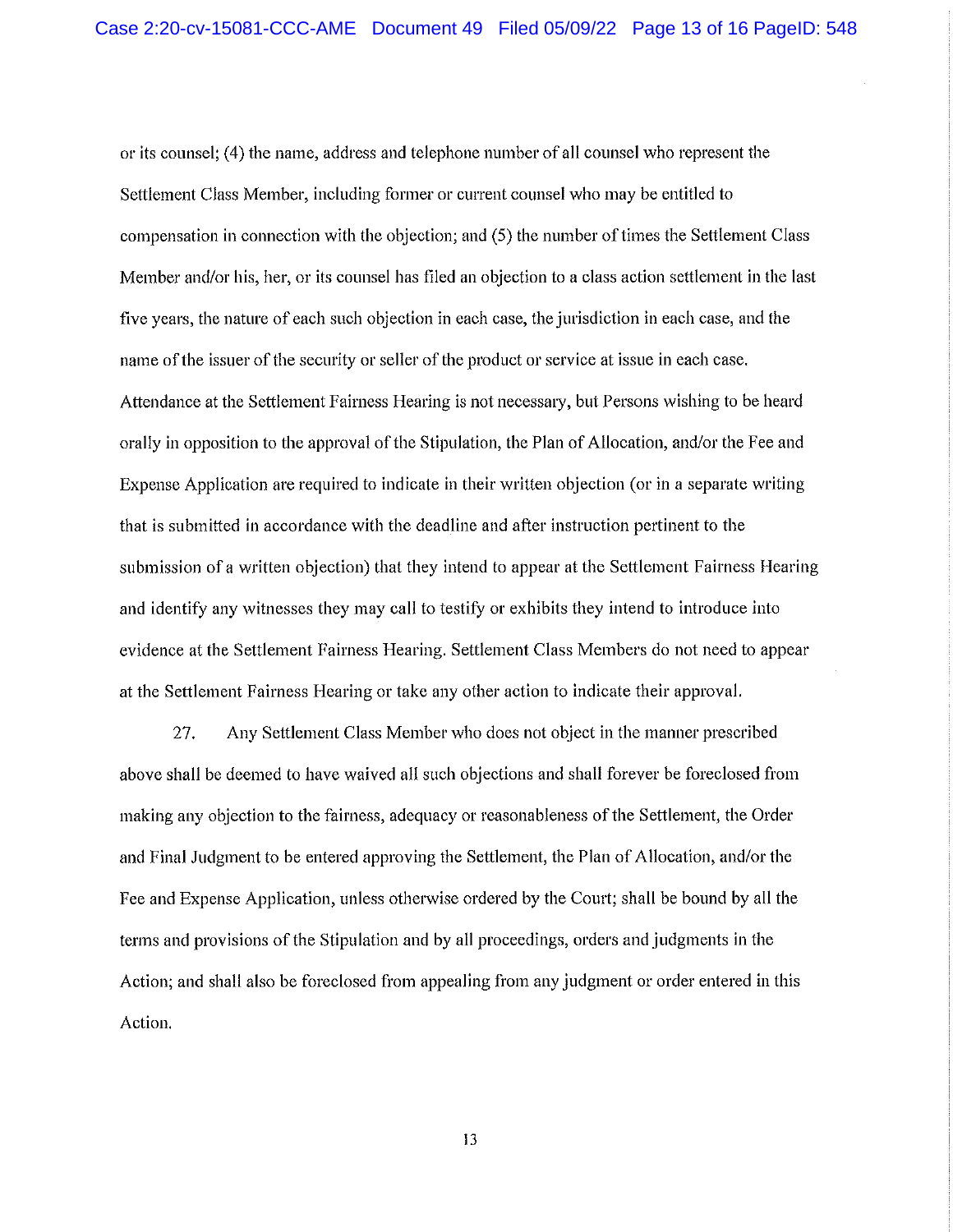28. The Court reserves the right to adjourn the Settlement Fairness Hearing without any further notice other than entry of an Order on the Court's docket, and to approve the Settlement without further notice to the Settlement Class.

29. All papers in support of the Settlement, the Plan of Allocation and/or the Fee and Expense Application shall be filed and served no later than twenty-eight (28) calendar days before the Settlement Fairness Hearing.

30. Any submissions filed in response to any objections or in further support of the Settlement, the Plan of Allocation and/or the Fee and Expense Application shall be filed no later than seven (7) calendar days prior to the Settlement Fairness Hearing.

31. Defendants shall have no responsibility for, or liability with respect to, the Plan of Allocation or any application for attorneys' fees and interest, or expenses or payments to the Class Representatives submitted by Lead Counsel, and such matters will be considered separately from the fairness, reasonableness, and adequacy of the Settlement.

32. Pending final determination of whether the Settlement should be approved, all Releasing Parties shall be enjoined from commencing, prosecuting, or attempting to prosecute any Released Claims against any Released Party in any court or tribunal or proceeding. Unless and until the Stipulation is cancelled and terminated pursuant to the Stipulation, all proceedings in the Action, other than such proceedings as may be necessary to carry out the terms and conditions of the Stipulation, are hereby stayed and suspended until further order of the Court.

33. All funds held by the Escrow Agent shall be deemed and considered to be in the custody of the Court, and shall remain subject to the jurisdiction of the Court, until such time as such funds shall be distributed or returned pursuant to the Stipulation and Plan of Allocation and/or further order(s) of the Court.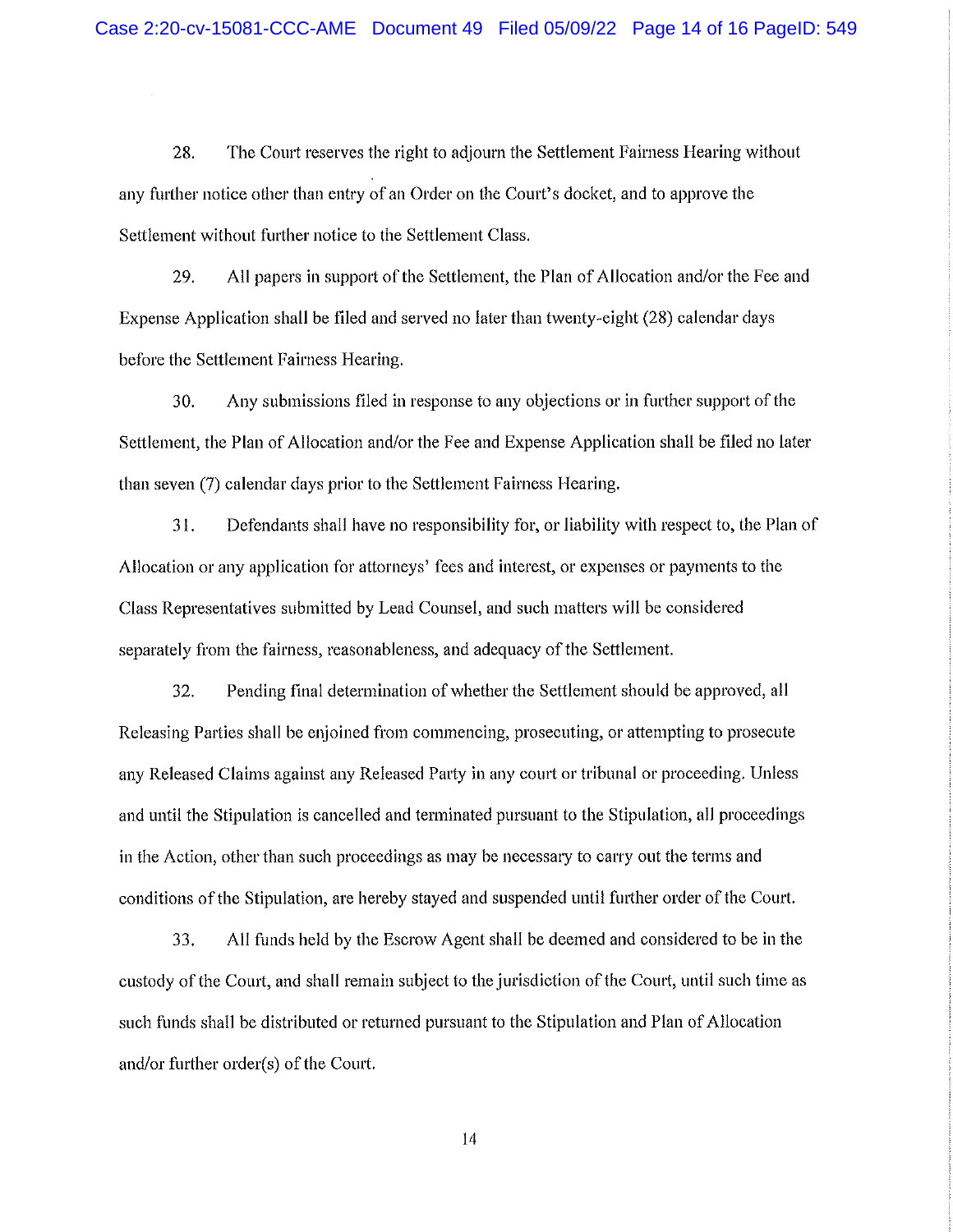34. Neither the Stipulation, nor any of its terms or provisions, nor any of the negotiations or proceedings connected with it, shall be construed as an admission or concession by Defendants of the truth of any of the allegations in the Action, or of any liability, fault, or wrongdoing or any kind and shall not be construed as, or deemed to be evidence of or an admission or concession that Class Representatives or any Settlement Class Members or putative members of the Settlement Class have suffered any damages, harm, or loss. Further, neither the Stipulation, nor any of its terms or provisions, nor any of the negotiations or proceedings connected with It, nor this Order shall be construed as an admission or concession by the Class Representatives of the validity of any factual or legal defense or of the Infirmity of any of the claims or facts alleged in this Action.

35. In the event the Settlement is not consummated in accordance with the terms of the Stipulation, then the Stipulation and this Order (Including any amendment(s) thereof, and except as expressly provided in the Stipulation or by order of the Court) shall be null and void, of no further force or effect, and without prejudice to any Party, and may not be introduced as evidence or used in any action or proceeding by any Person against the Parties, and each Party shall be restored to his, her or its respective litigation positions as they existed prior to February 1, 2022, pursuant to the terms of the Stipulation.

36. The Court reserves the right to alter the time or the date of the Settlement Fairness Hearing without further notice to Settlement Class Members, provided that the time or the date of the Settlement Fairness Hearing shall not be set at a time or date earlier than the time and date set forth in  $\P$  6 above. The Court retains exclusive jurisdiction over the Action to consider all further matters arising out of, or relating to, the Stipulation, including by way of illustration and not limitation, any dispute concerning any Proof of Claim and Release Form submitted and any